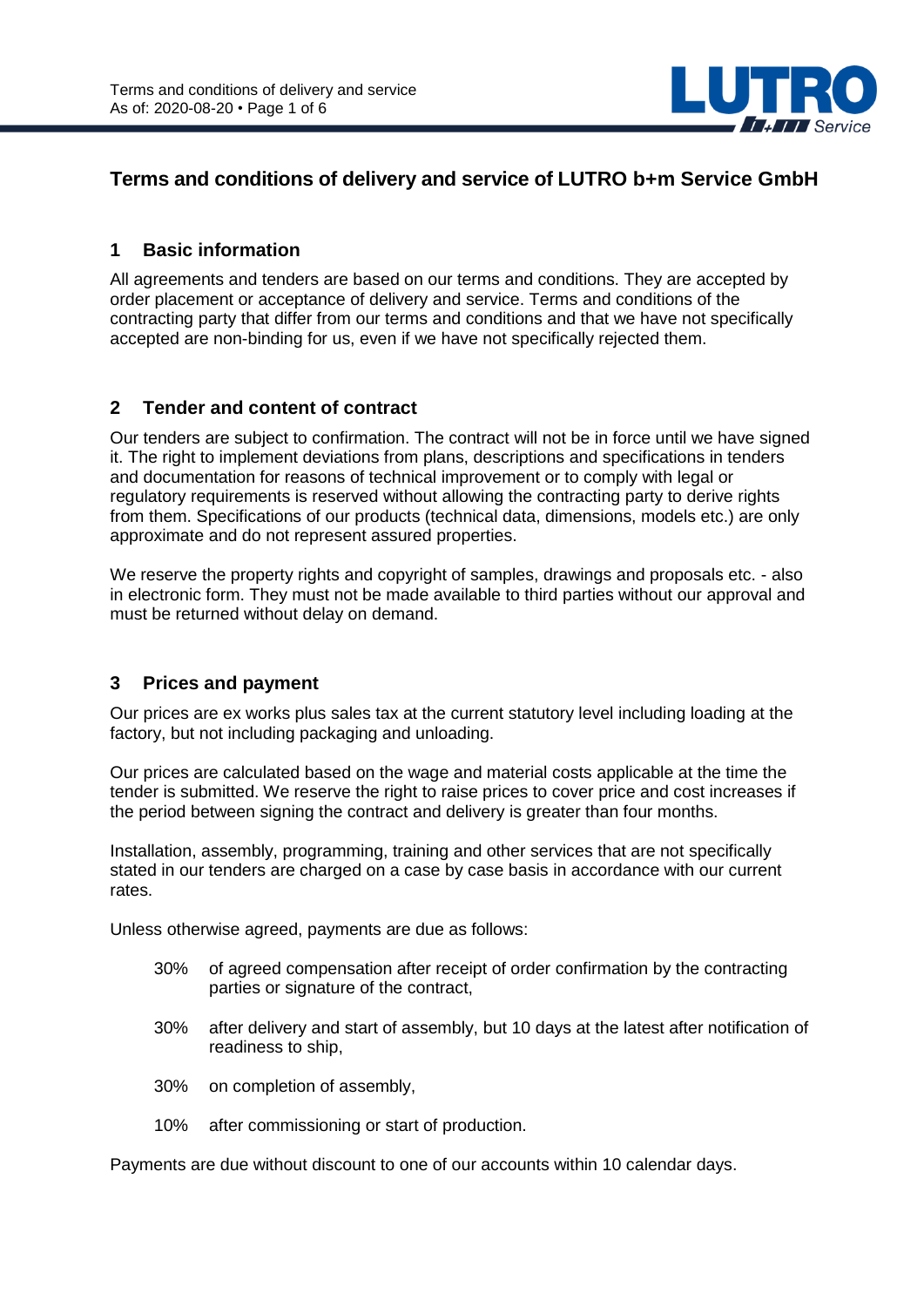

The contracting party may offset uncontested or legally specified counterclaims only with the reason and the amount. If the contracting party is more than two weeks late with a payment or if the party's capacity for payment or creditworthiness is in doubt, all open invoices for all deliveries made are due in cash immediately, regardless of any differing conditions in the order confirmations.

# **4 Shipping, transfer of risk**

Selection of the shipping method and the means of transport is our responsibility unless otherwise agreed. We will select a suitable standard means of transport. Delivery will be at the risk of the contracting party, unless otherwise agreed. If shipping is delayed by fault of the contracting party, the risk will be transferred to the contracting party on the day of notification of readiness to ship. We will insure the goods at the request and expense of the contracting party.

The contracting party will inspect the goods in accordance with Section 377 Part l HGB [Commercial Code] on delivery, or no later than five business days for shipping damage and for deviations from the specifications in the confirmation of order or the waybills, and notify us of any damage or deviations immediately in writing.

When shipping by rail or road transport, the shipping company must be informed of damage without delay and a survey of the damage must be conducted. Delayed notification of transport damage will not be liable for compensation, cancellation or withholding of payment by the purchaser.

### **5 Delivery deadlines**

Agreements on binding delivery deadlines or assembly periods must be in writing. For us to provide timely services, this requires that the contracting party complies with all obligations, such as the provision of regulatory approvals or making agreed payments.

All delivery schedules start on the day when the order confirmation was sent. They are deemed to be complied with if the object of the contract has left our factory by the end of the delivery deadline or if we have notified the customer that the goods are ready to ship.

Release orders must be completed within four months of the date of confirmation of the order unless otherwise specified.

If it is impossible to comply with the delivery deadline in whole or in part because of force majeure, strike, shortage of raw materials or other circumstances that are not our responsibility, the delivery deadline will be extended appropriately.

Delivery is considered to be delayed only if we have not delivered in accordance with the contract after expiration of a period of at least four weeks specified by the contracting party for reasons that are our responsibility. In case of delay we will pay compensation as specified by the regulations in Section 8 of these terms. There is no right of cancellation to the extent permitted by law.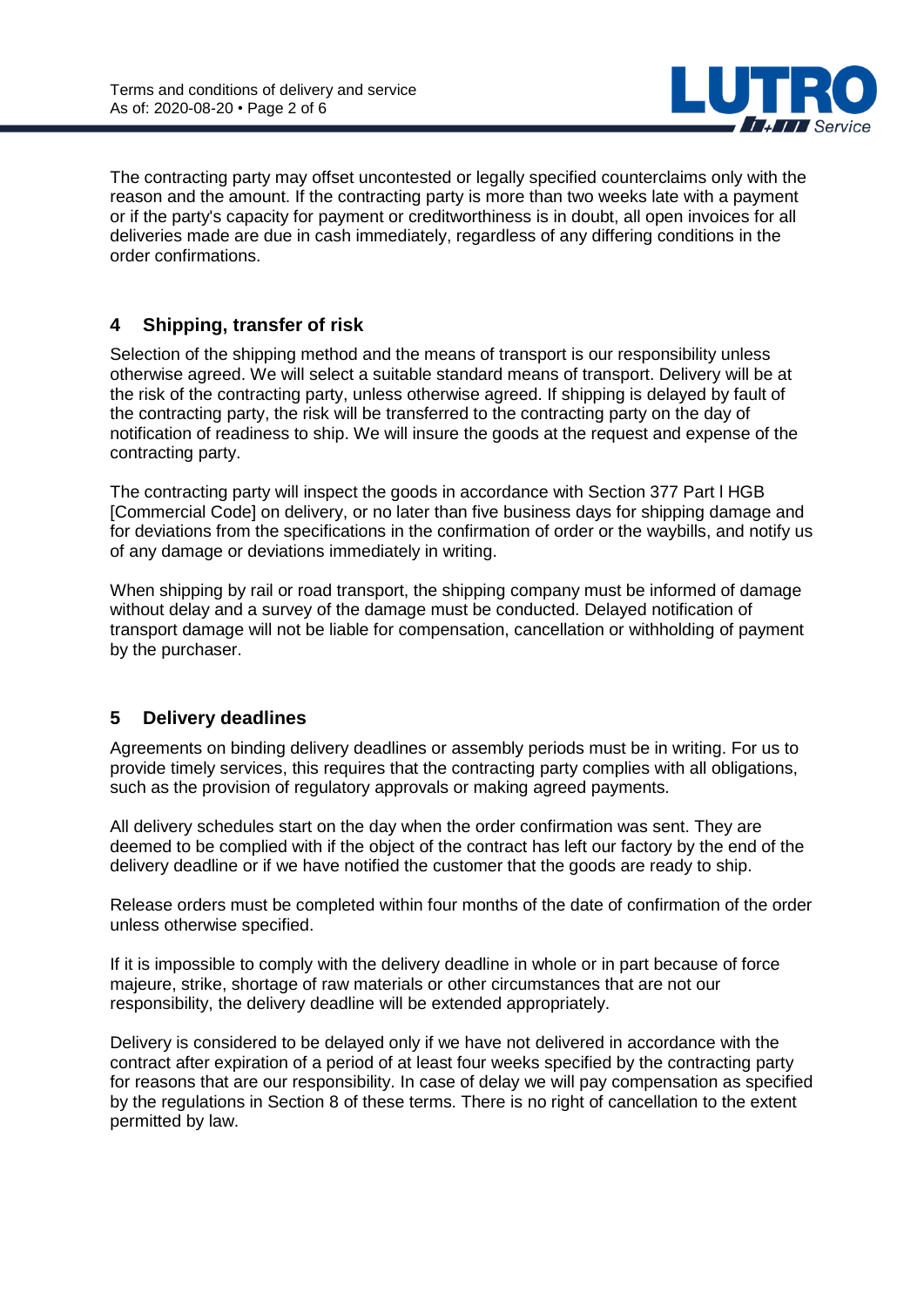

# **6 Retention of title**

The object of the contract will be delivered subject to retention of title with the following supplements:

The goods will remain in our ownership until all our invoices have been paid in full including future invoices from contracts made simultaneously or subsequently. This will also apply if single or all invoices have been included in one single invoice and the balance has been calculated and accepted.

We retain the right to inspect goods that remain in our ownership at any time at the place where they happen to be. If we implement our right of claim for return, the contracting party will permit us irrevocably to reclaim goods that remain in our ownership, even if they have been modified or processed.

In the case of conduct of the contracting party contrary to the contract, particularly in case of delay in payment, we retain the right to reclaim the objects of the contract. Reclamation of the objects of the contract does not imply cancellation of the contract, unless we have specifically stated so in writing.

The contracting party agrees to treat the objects of the contract with care. The contracting party is specifically required to insure the objects of the contract against fire, flooding and theft at the new value. If maintenance and inspection are required, the contracting party must conduct this at their own expense.

The contracting party is entitled to resell the purchased goods in the normal course of business; however, all invoices due from the resale to be paid by the subsequent purchaser must be assigned to us in full.

If the object of the contract is resold by the contracting party after processing or combination with items that do not belong to us, all invoices due from the resale will be assigned to us to the value of our item along with all ancillary rights and precedence over all others. We will accept the assignment. The contracting party is authorised to enforce payment even after assignment. Our right to enforce payment ourselves is not affected; however, we agree not to enforce payment so long as the contracting party continues to make payments and complies with other obligations as specified, does not fall into arrears and in particular does not commence an application for opening insolvency or bankruptcy proceedings or ceases to make payments. We may require the contracting party to inform us of the assigned invoices and their debtors, to provide all information required for enforcement of payments, to provide all associated documentation and to inform the debtors of the assignment.

Any work or processing of our objects of delivery will be done for us by the contracting party without requiring us to incur any obligations. In the case of processing, compounding, mixing or combination of our items with items that do not belong to us, we retain the proportion of ownership in the new item to the ratio of the value of our item to the remaining processed items at the time of processing, compounding, mixing or combination.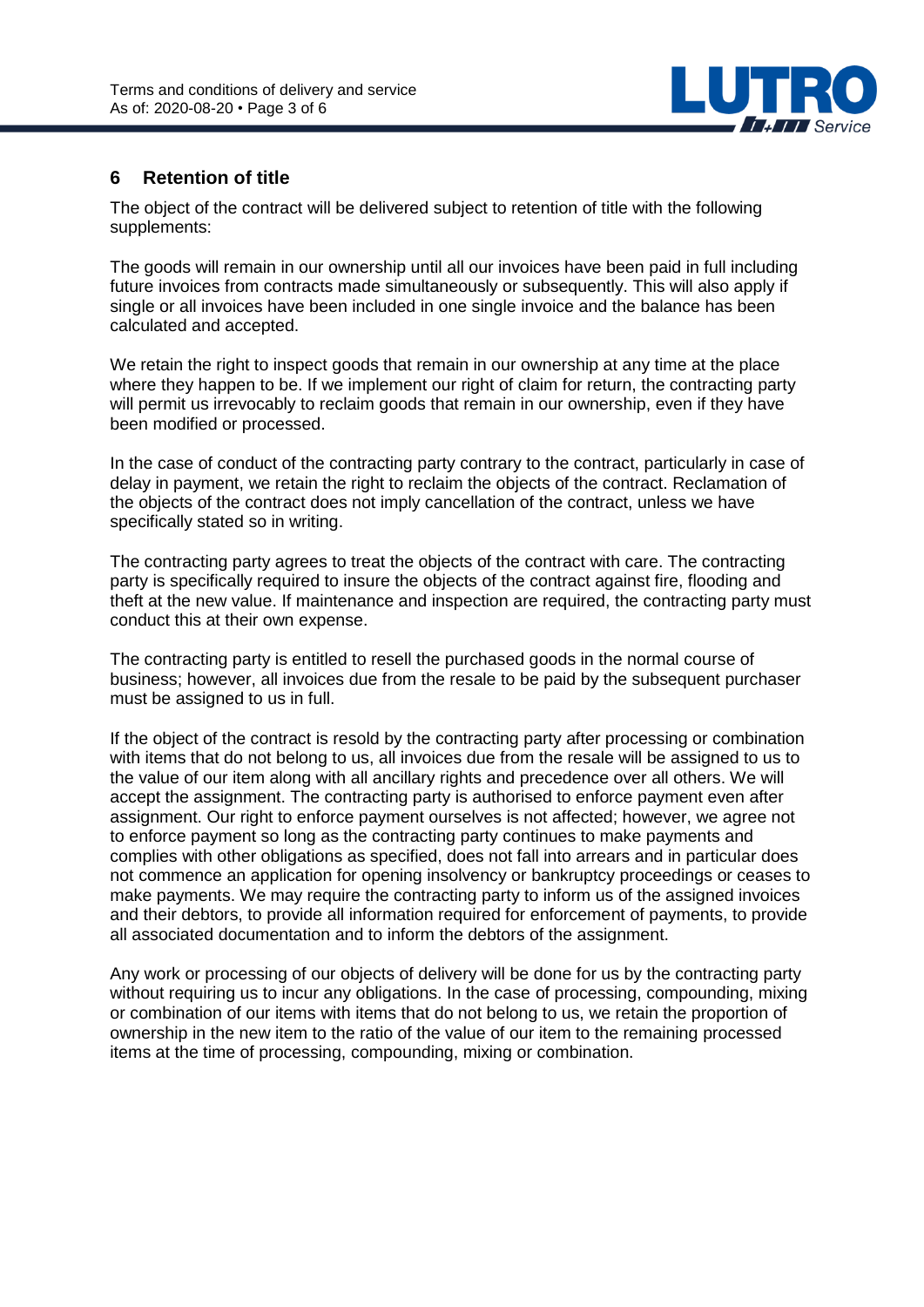

The contracting party is not entitled to assign claims that have been assigned to us by third parties; assignment to factoring companies requires our approval, which we will not withhold without good reason.

As long as the retention of title is in force, the contracting party may not mortgage the item or use it as security. In the case of mortgages or other interventions by third parties, the contracting party must inform us immediately in writing and include a copy of the mortgage record.

If the value of existing securities of the invoice that must be secured exceeds 20%, we agree to release it to that extent on demand of the contracting party.

# **7 Warranty**

Warranty claims by the contracting party require compliance with the contracting party's required obligation of inspection and notification (see Section 4) as specified. Obvious faults must be notified without delay - within 10 business days of delivery at the latest - with specification and description of the notified fault, otherwise the goods will be deemed to be accepted.

We accept no liability if the objects of the contract are improperly stored, installed, operated or used by the contracting party or third parties, and in case of natural wear, absence of confirmation of proper maintenance or non-compliance with the maintenance intervals specified in the documentation, the use of unsuitable operating material, or in case of damage caused by repairs or other work by third parties that have not been specifically approved by us.

If the fault is accepted by us, the contracting party has the right of compensation. According to our choice, we will correct the problem or replace the item. The contracting party will have the right to reduce payment or cancel the contract only if replacement or repair after notification of the fault has failed twice. However, the right of cancellation of the contract requires that the object of the contract deviates from the agreed delivery and performance data to the extent that the contracting party cannot be expected to retain the object of the contract for business reasons. The contracting party will have no claim for damages apart from cancellation of the contract.

If correction of the problem involves unacceptably high costs, we retain the right to refuse correction.

The contracting party will have no further claims for faults in the item or legal defects, unless we have acted improperly or given guarantees.

The warranty period is one year from acceptance of the object of the contract without faults, but no longer than 15 months after delivery of the last part of the system if the contracting party has good reason for delay in the acceptance.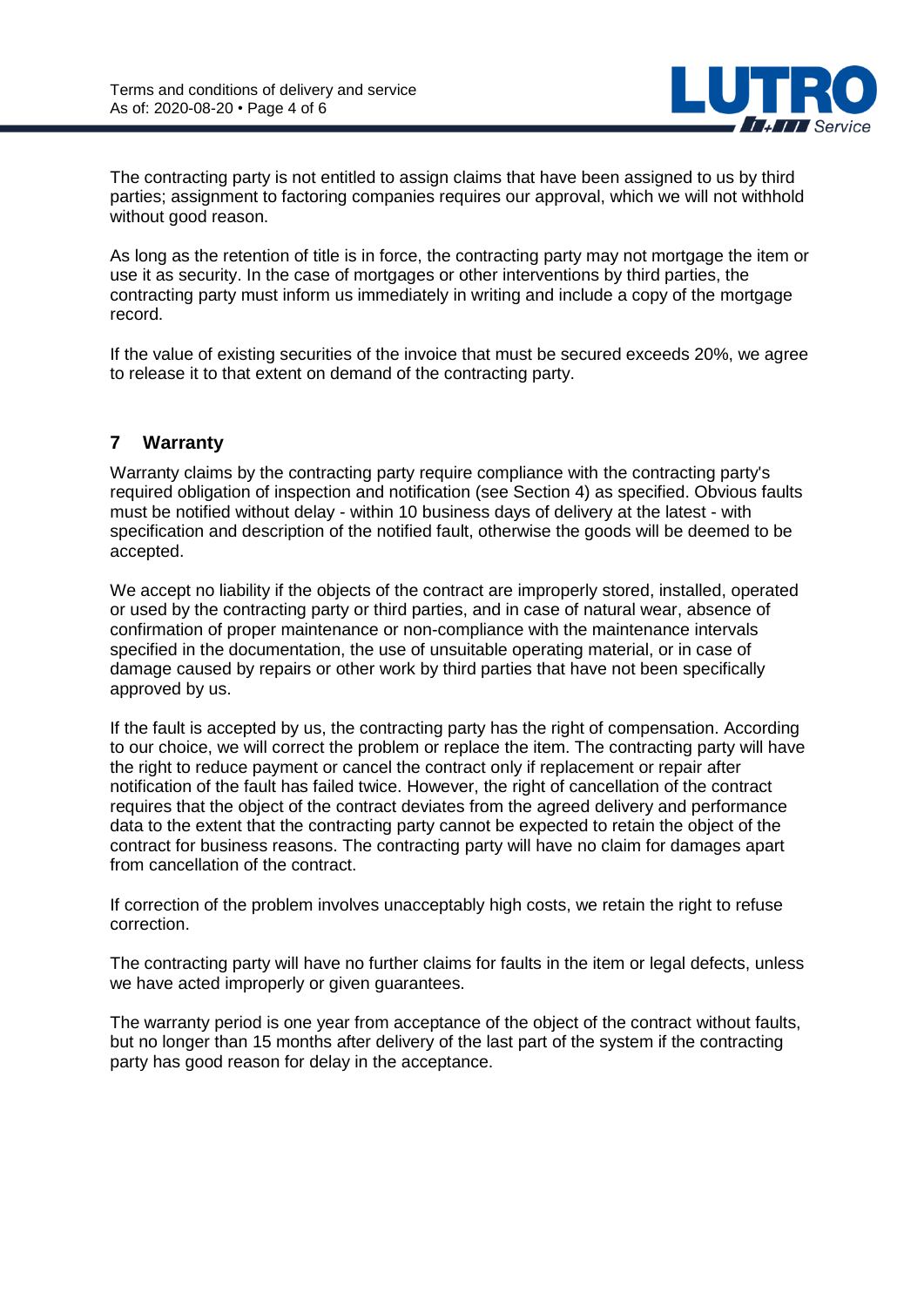

### **8 Liability**

Our liability, regardless of the legal reason, is restricted to intent and gross negligence. This restriction is not applicable to personal injury or damage resulting from a fault in the properties that we have guaranteed.

We accept no liability for indirect damages or consequential damages (e.g. cost incurred by production downtime, loss of profit, costs for interruptions in business operations) to the extent permitted by law.

#### **9 Acceptance**

If we provide factory services with assembly and commissioning at the installation site, the contracting party will be notified in writing of completion of the delivery, and an acceptance date in the next 10 business days will be offered. The result of the acceptance will be recorded on one of two pages of a signed form.

If the contracting party does not accept the goods or does not respond to the acceptance date, our delivery will be deemed to have been accepted without faults after the 10th business day after notification of completion. If we only provide planning or project management services, our deliveries will be deemed accepted 10 business days after receipt of the plans and project documentation by the customer, unless the customer notified us of defects within this period.

The contracting party is only entitled to refuse acceptance if the fault makes it impossible to use the delivery in the accustomed manner and/or the manner as provided in the contract and/or makes it valueless or significantly reduces its value.

Usage of the object of delivery for production purposes by the contracting party is deemed as acceptance.

#### **10 Software usage**

If the scope of delivery includes software, the contracting party will have the right to use the supplied software including documentation for the object of the contract.

We retain the right to allow other contracting parties to use the software.

Usage of the software by other users than the contracting party or those persons named as authorised to use it in the order confirmation is prohibited.

The contracting party agrees not to remove or change manufacturer's information, specifically copyright notifications, without specific approval in writing.

All rights to the software and the documentation including copies are retained by us or the software supplier.